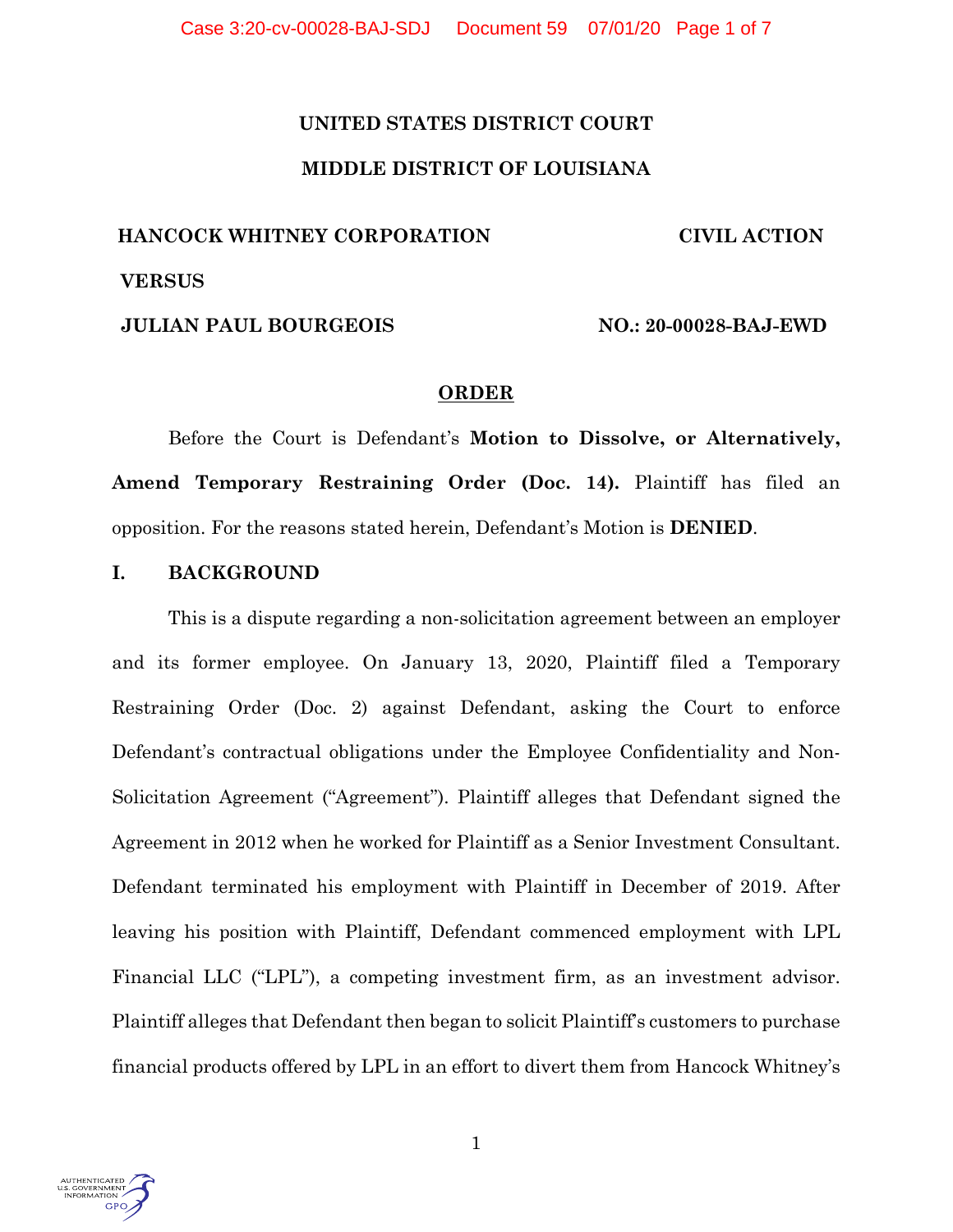#### Case 3:20-cv-00028-BAJ-SDJ Document 59 07/01/20 Page 2 of 7

investment subsidiary. Plaintiff further alleges that as of the date of its TRO filing, Defendant diverted at least 25 customers who have transferred more than \$6,500,000.00 in managed assets from Plaintiff to LPL Financial. Plaintiff asserts that Defendant did not cease solicitation of its customers, despite Plaintiff's demands.

On January 16, 2020, the Court granted the temporary restraining order ("TRO"). (Doc. 7). Defendant then filed the instant motion, primarily arguing that the Court lacked jurisdiction when granting the TRO. Defendant, a Louisiana citizen, argues that his former employer is not Plaintiff, but was Hancock Whitney Investment Services ("HWIS"), which is domiciled in Louisiana. For this reason, Defendant argues that there is no diversity jurisdiction; thus, the Court erroneously granted the TRO and it must be dissolved. Plaintiff, a domiciliary of Mississippi, argues that there is diversity jurisdiction here because HWIS is not a party in this action and is not an indispensable party that must be joined under Rule 19 of the Federal Rules of Civil Procedure. Plaintiff further argues that if the Court considers the citizenship of HWIS, it should conclude that it is domiciled in Mississippi. (Doc. 16). The Court conducted an evidentiary hearing on the citizenship of HWIS, during which testimony was presented and other evidence was admitted.

In the instant motion, Defendant presents secondary reasons for dissolution of the TRO. Defendant argues that Plaintiff failed to comply with Financial Industry Regulatory Authority's ("FINRA") arbitration requirements. Defendant further argues that the restrictive covenants within the Agreement are unenforceable and

2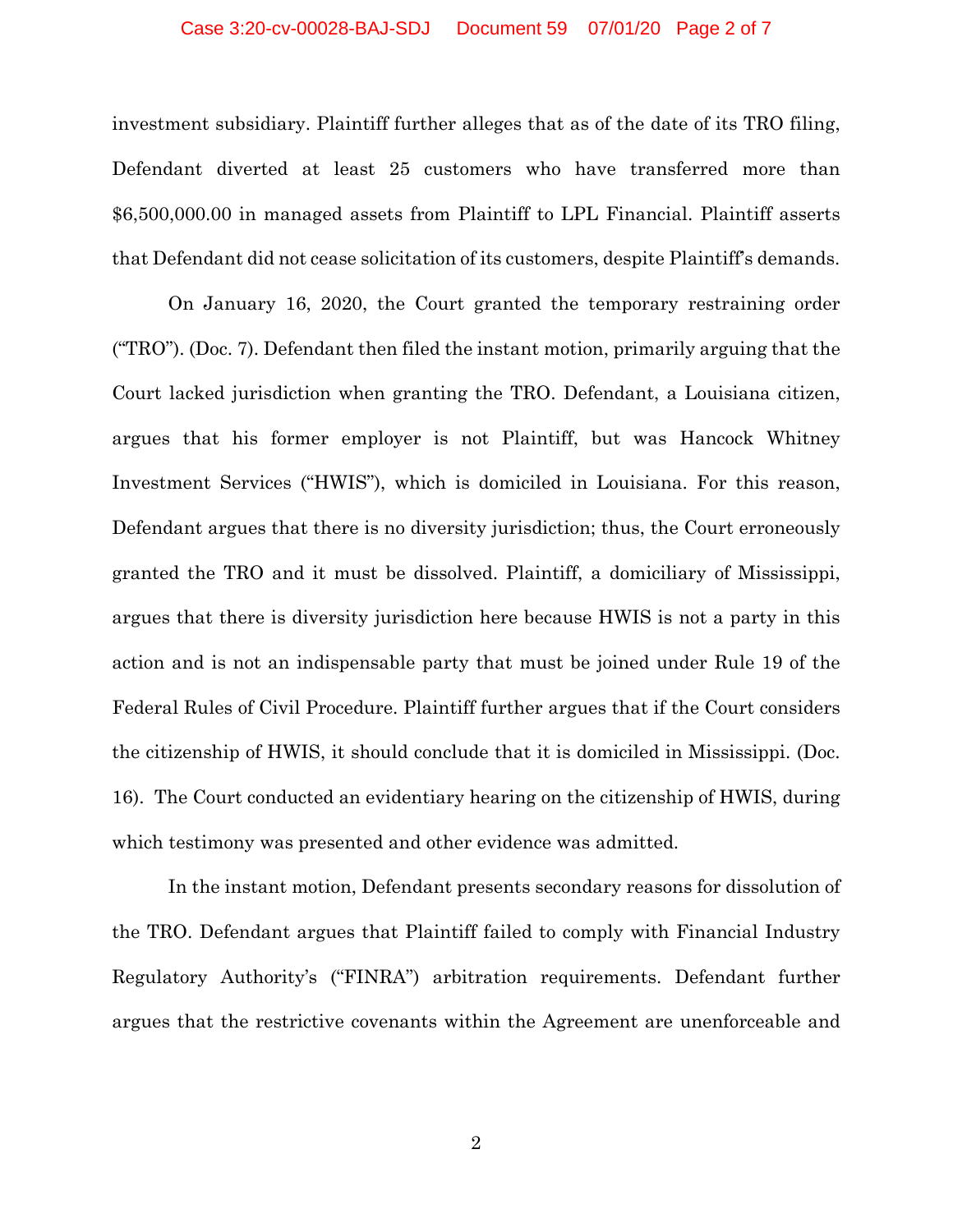that Plaintiff was never entitled to injunctive relief. A hearing was not conducted as to these two issues; thus, this ruling is restricted to the issue of jurisdiction.

### **II. LEGAL STANDARD**

Under 28 U.S.C. § 1332, federal district courts have jurisdiction over civil actions where the matter exceeds the value of \$75,000 and is between citizens of different states. The citizenship of a party is generally determined by their domicile. See *Preston v. Tenet Healthsystem Memorial Medical Center, Inc.*, 485 F.3d 793, 797 (5th Cir. 2007). Under 28 U.S.C. § 1332(c)(1), a corporation is deemed to be a citizen of every state in which it is incorporated and the state where it has its principal place of business. Principal place of business refers to "the place where a corporation's officers direct, control, and coordinate the corporation's activities." *Hertz Corp. v. Friend*, 559 U.S. 77, 92-93 (2010). This is also identified as the corporation's "nerve center." *Id.* "In practice, it should normally be the place where the corporation maintains its headquarters— provided that the headquarters is the actual center of direction, control, and coordination." *Id* at 93.

### **III. DISCUSSION**

Defendant argues that the Court did not have jurisdiction to issue the temporary restraining order because of the lack of diversity between the parties. Defendant, a citizen of Louisiana, asserts that while Plaintiff Whitney Hancock Corporation may be a citizen of Mississippi, Defendant's actual employer, Hancock Whitney Investment Services ("HWIS"), is a citizen of Louisiana. Defendant argues that although HWIS is a wholly owned subsidiary of Plaintiff, its citizenship must be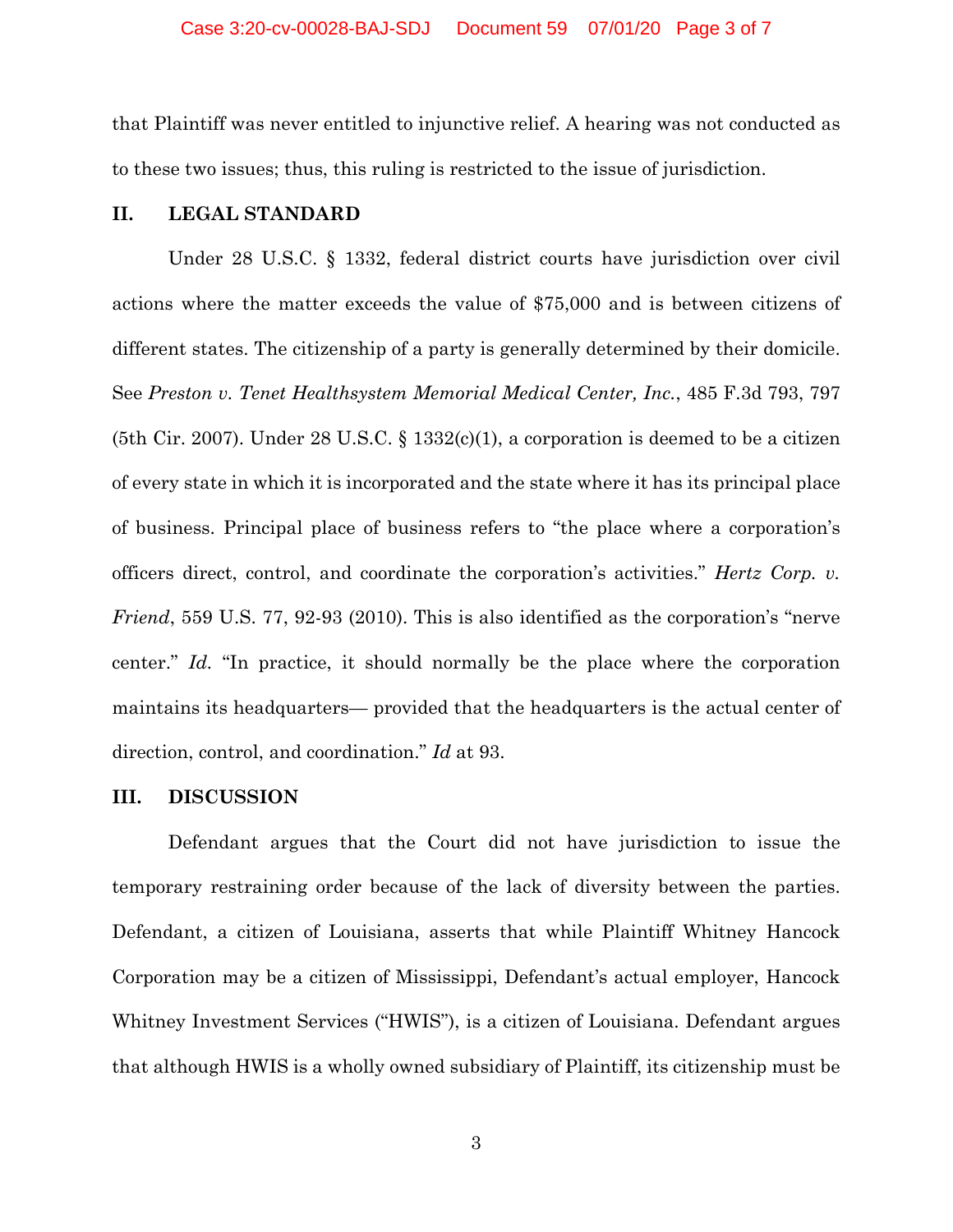#### Case 3:20-cv-00028-BAJ-SDJ Document 59 07/01/20 Page 4 of 7

considered. Defendant further argues that the main office for HWIS is located in New Orleans, its registration with the Louisiana Department of Insurance Producer Agency Detail for Investment Services reflects a New Orleans address, and the President and CEO of HWIS has an office in New Orleans. (Doc. 14-1 at pp. 4-5). Defendant asserts that Louisiana is the principal place of business and the nerve center for HWIS. (Id. at p. 5).

In its opposition to the instant motion, Plaintiff argues that although HWIS is its wholly owned subsidiary, a review of HWIS's citizenship is not necessary to determine whether the Court has jurisdiction because HWIS is not a party to this action. (Doc. 16 at p. 3). Plaintiff argues that as the entity named in Defendant's employment contract, it has the right to enforce the Agreement. (Id) Notwithstanding Plaintiff's argument, Plaintiff submitted evidence to establish HWIS's citizenship at the evidentiary hearing.

#### **A. Evidentiary Hearing**

James Fujinaga, President and CEO of HWIS, testified that although his office is in New Orleans, his supervisor, Executive Vice President of Hancock Whitney Corporation James Milton, is located in Houston, Texas. Fujinaga further testified that Milton reports to the Chief Operating Officer Shane Loper, who is located in Gulfport, Mississippi. Fujinaga testified that although some high-level executive corporate decisions are made by all three of them, Loper has decision-making authority over Milton and him. Fujinaga explained that decisions regarding recruiting, compensation, acquisitions, business planning, and budgeting are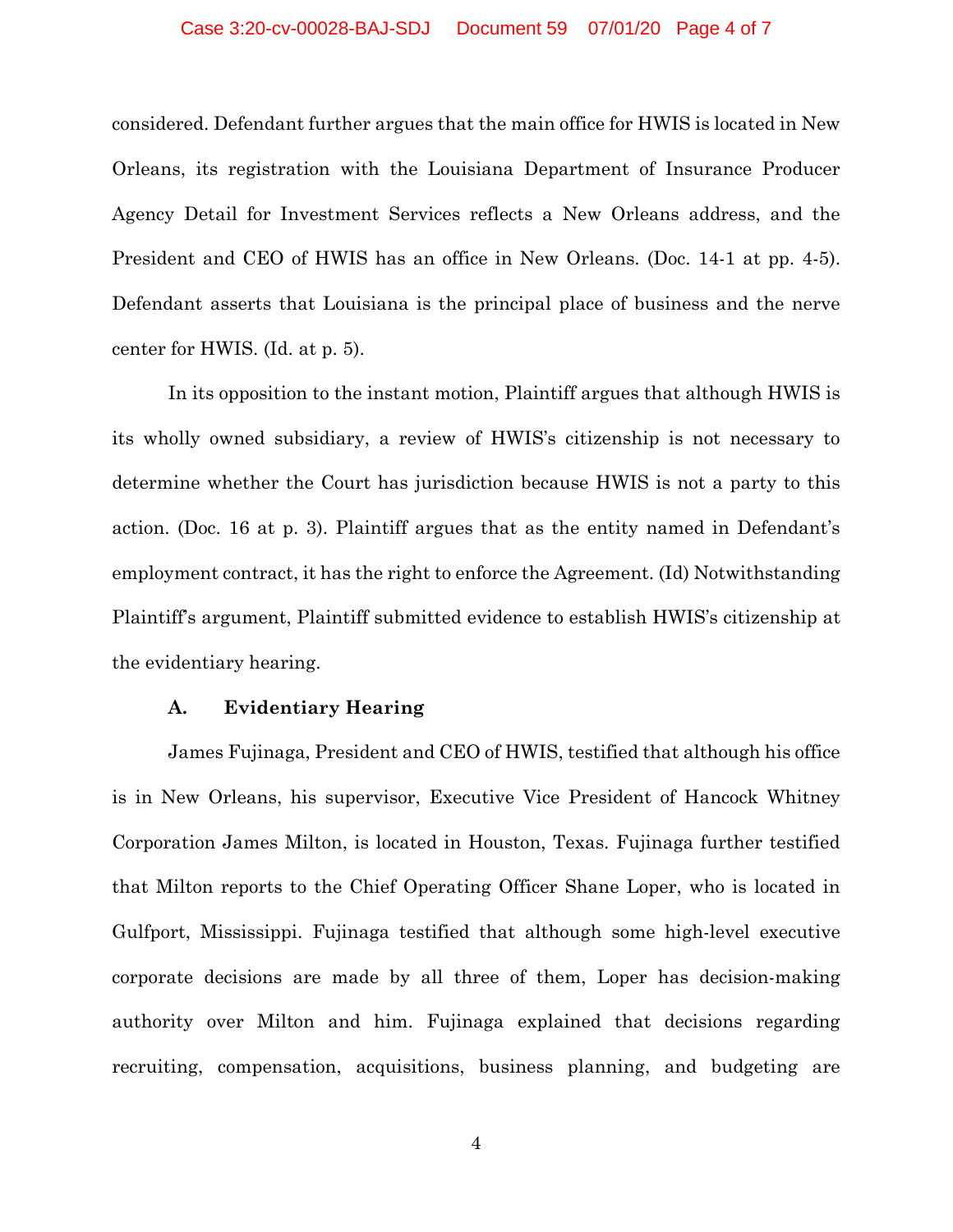#### Case 3:20-cv-00028-BAJ-SDJ Document 59 07/01/20 Page 5 of 7

ultimately made at Plaintiff's headquarters in Mississippi. Fujinaga also testified that HWIS does not have its own independent and autonomous human resources department, legal department, marketing department, and information technology department. Fujinaga testified that HWIS relies on Plaintiff for the services provided by these units, which are located in Mississippi. Fujinaga further explained that all decisions regarding legal action taken on behalf of HWIS are made by Plaintiff in Mississippi.

During the hearing, Plaintiff submitted a copy of its registration and HWIS's registration with the Louisiana Secretary of State, which reflected that the principal office for both entities is in Gulfport, Mississippi. (Exhibits P-1 and P-2). Plaintiff also submitted a copy of the articles of incorporation for HWIS, which states that the domicile is in Gulfport, Mississippi. (Exhibit P-4).

Defendant provided testimony to establish that HWIS, not Plaintiff, was his former employer. Defendant submitted two cease and desist letters from Plaintiff's counsel to support his testimony. (Exhibits D-2 and D-3). To prove HWIS's domicile, Defendant submitted two documents regarding HWIS's FINRA registration that provided a New Orleans address as the main office location. (Doc. 14, Exhibits 1-C and 1-D). Defendant also submitted a copy of Defendant's pay stub and a copy of HWIS's profile for the Louisiana Department of Insurance (LDI). Although the LDI profile had a New Orleans address for HWIS, Defendant's pay stub states that HWIS's address is in Mississippi. (Doc. 14, Exhibits 1-B and 1-E).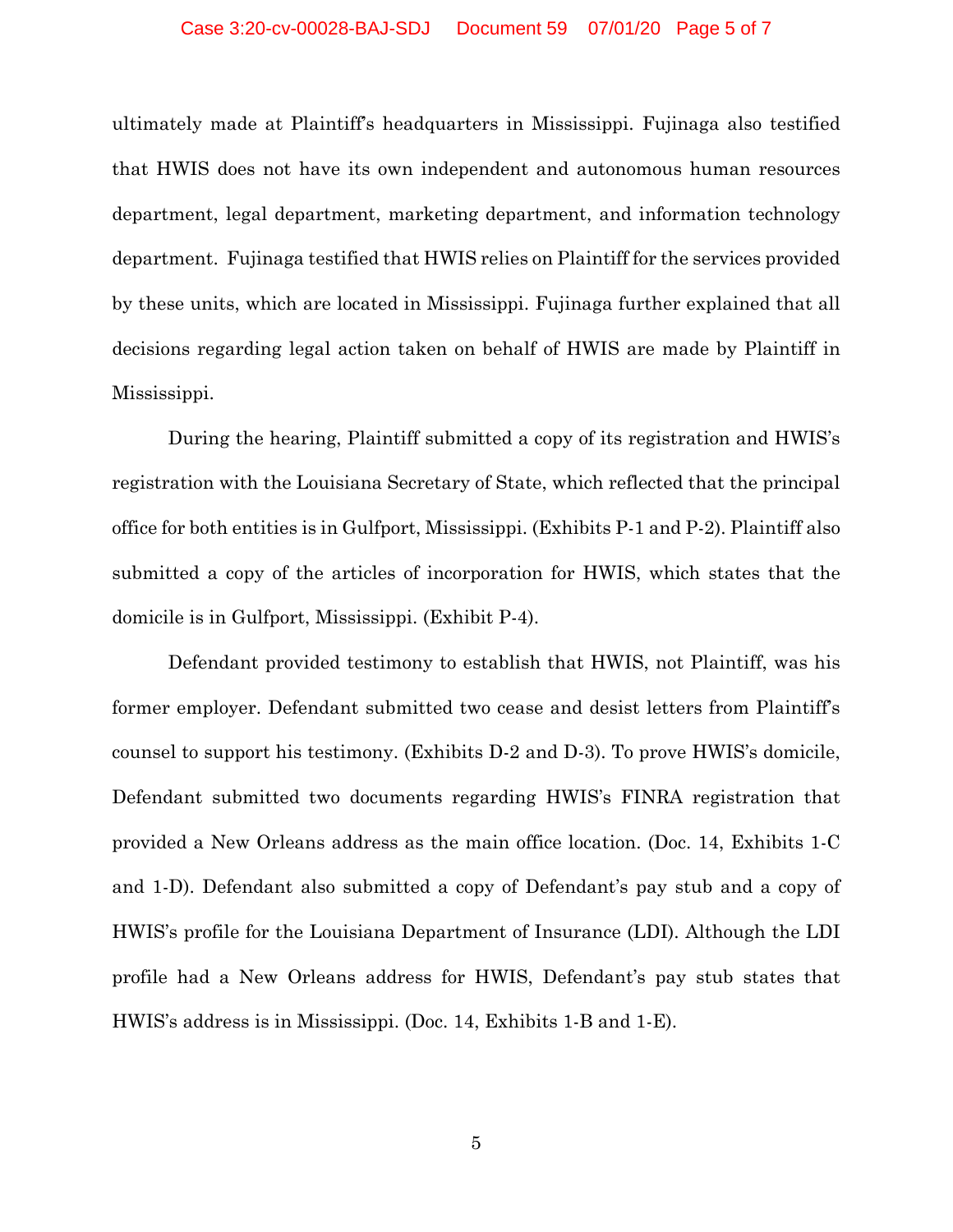The Court finds that Plaintiff has submitted sufficient evidence to prove that its wholly owned subsidiary, HWIS, is domiciled in Mississippi. High-level decisions such as recruiting, compensation, budgeting, acquisition, and business planning for HWIS are made in Mississippi. The departments on which HWIS relies for daily operations such as the legal, human resources, marketing, and information technology, are based in Mississippi. COO Shane Loper, who approves all decisions made by HWIS CEO Fujinaga, is based in Mississippi, and the articles of incorporation reflect a Mississippi domicile for HWIS. Finally, the paychecks that were issued by HWIS to Defendant provide a Mississippi address, which shows that payroll decisions are made in Mississippi. Testimony and evidence establish that Plaintiff's headquarters in Mississippi is the center of direction, control, and coordination for HWIS. The Court finds that Mississippi is the place of incorporation and the nerve center for HWIS; therefore, HWIS's citizenship is diverse from that of Defendant. Jurisdiction is therefore proper pursuant to 28 U.S.C. § 1332. Thus, the TRO was validly issued by the Court.